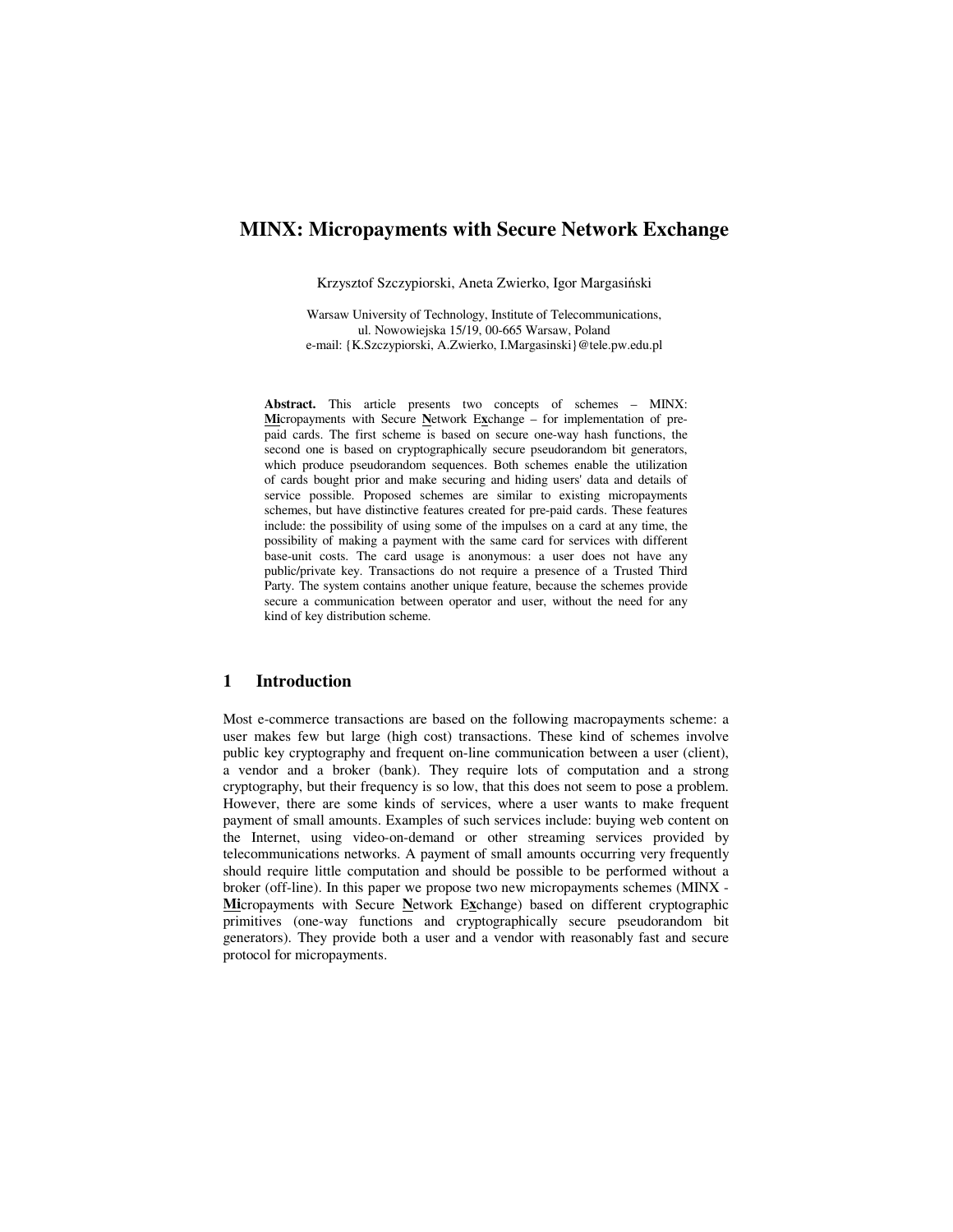# **2 Related Work**

The most important and known micropayments schemes are PayWord and Micromint proposed by Ronald L. Rivest and Adi Shamir in 1996 [13]. Both schemes are based on Trusted Third Party (TTP) named broker and need Public Key Infrastructure (PKI) in order to work properly [9]. The first one, PayWord, is based on the idea of cryptographic one-way functions. The functions have the following properties: collision resistance (strong and weak) and one-way property (detailed definition is given in 3.1). A user produces sequence of coins using the one-way function. A payment is granted by a broker. Once a day vendors contact brokers and their money gets transferred. The mentioned scheme is easy to implement, but requires PKI and a broker as TTP. The second scheme is based on a different idea – it also uses one-way functions as a method of producing coins, but coins come from a broker and are then distributed to users. This special method makes forging coins much more difficult than producing real ones by a broker. This concept is based on the birthday-paradox for one-way functions [9].

Another micropayments scheme was proposed by Torben P. Pedersen and was named the CAFÉ project  $([11], [1])$ . It is also based on one-way functions and it is very similar to schemes proposed by Shamir and Rivest, but was developed independently. The CAFÉ system is part of the ESPIRIT project. Other schemes were proposed by Shamir (based on lottery tickets system [12], improved in [10]). A similar micropayments scheme, based on hash functions and called NetPay, was proposed by Xiaoling Dai and John Grundy [2]. Their paper also provides details of a possible architecture and an implementation of such system. The idea of combining some properties of macro- and micro-payments schemes was introduced by Stanisław Jarecki and Andrew Odłyżko in [8]. Their scheme combines the simplicity of an offline micropayment scheme with an on-line security of a transaction, which means that a vendor is consulting with a broker from time to time during a communication with a client. This enables a vendor to check if his client is not cheating. Many other micropayment methods are discussed in [3] and [5]. One of the commercial systems was proposed by IBM: Internet Keyed Payment Systems (*i*KP), discussed in [6]. Another interesting system was proposed for multi-hop cellular networks [7].

### **3 Proposals of New Schemes**

We propose two new schemes for micropayments. Both are pre-paid cards oriented, which means they have almost all of the advantages and disadvantages of real-life pre-paid cards. The main novel idea of MINX system is the ability to perform cryptographic key distribution with the micropayment process.

### **3.1 Properties of Pre-paid Cards**

Pre-paid cards can be treated as kinds of micropayments. Contradictory to classic micropayment schemes, there is no trusted third party; when a user buys a pre-paid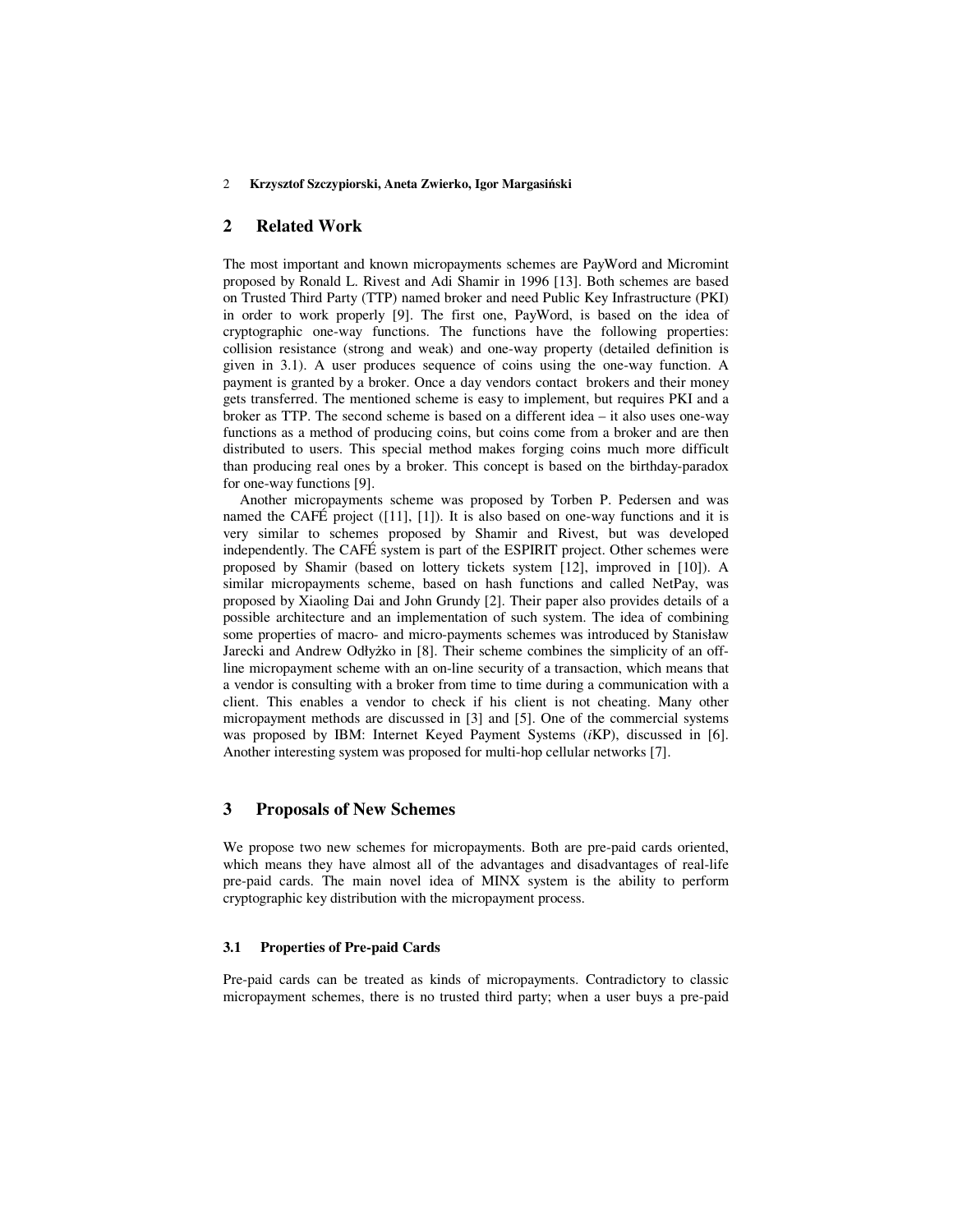#### **MINX: Micropayments with Secure Network Exchange** 3

card he/she has to trust an operator that it is valid and ready to be used by a client. In a traditional purchase (not pre-paid), a user knows exactly how it works. That is why a trusted operator is a major factor in the schemes discussed. Another advantage of a pre-paid card is the possibility of using only a part of it. A partially used card is ready to be utilized at any time. The process does not require a user to provide an operator with any information during card purchase or its usage.

Proposed schemes are based on two different cryptographic primitives:

- − one-way hash functions,
- − cryptographically secure pseudorandom bit generators (CSPRBG).

A hash function **h** maps an input **x** to output  $h(x)$  of a fixed length. For a given x,  $h(x)$ is easy to compute. A one-way hash function (h) has the following properties [9]:

- $-$  one-way (preimage resistance) for y = h(x), computing x from y is infeasible,
- weak collision resistance ( $2^{nd}$  preimage resistance) for given  $x_1$  and  $h(x_1)$  it is computationally infeasible to find such  $x_2$  that  $h(x_1) = h(x_2)$ ,
- $-$  strong collision resistance it is computationally infeasible to find such  $x_1$  and  $x_2$ that  $h(x_1) = h(x_2)$ .

Pseudorandom bit generator (PRBG) is a deterministic algorithm which for given input sequence (a truly random binary sequence) outputs with different binary sequence, much longer, which "appears" to be random. The PRBG passes the *next-bit* test if there is no polynomial-time algorithm which can differentiate between this PRBG output and a truly random sequence with probability significantly greater than ½. The PRBG, which passes the *next-bit* test, even under some plausible, unproved mathematical assumptions, is called the cryptographically secure pseudorandom bit generator (CSPRBG).

### **3.2 MINX General Overview**

Basic definitions:

− *key:*

in MINX system key means a secret key for symmetric cipher (like Advanced Encryption Algorithm – AES, RC6),

− *impulse:*

impulse means one unit of payment, which can be extracted from a pre-paid card, − *ID:*

every user who wants to use his/her valid card has a unique identifier – named ID assigned by an operator; the ID enables an operator to find a proper secret key for decrypting received data from each user.

Both MINX schemes are based on the same **four steps** (Fig. 1):

**Step 1.** A user shows part of a card to an operator.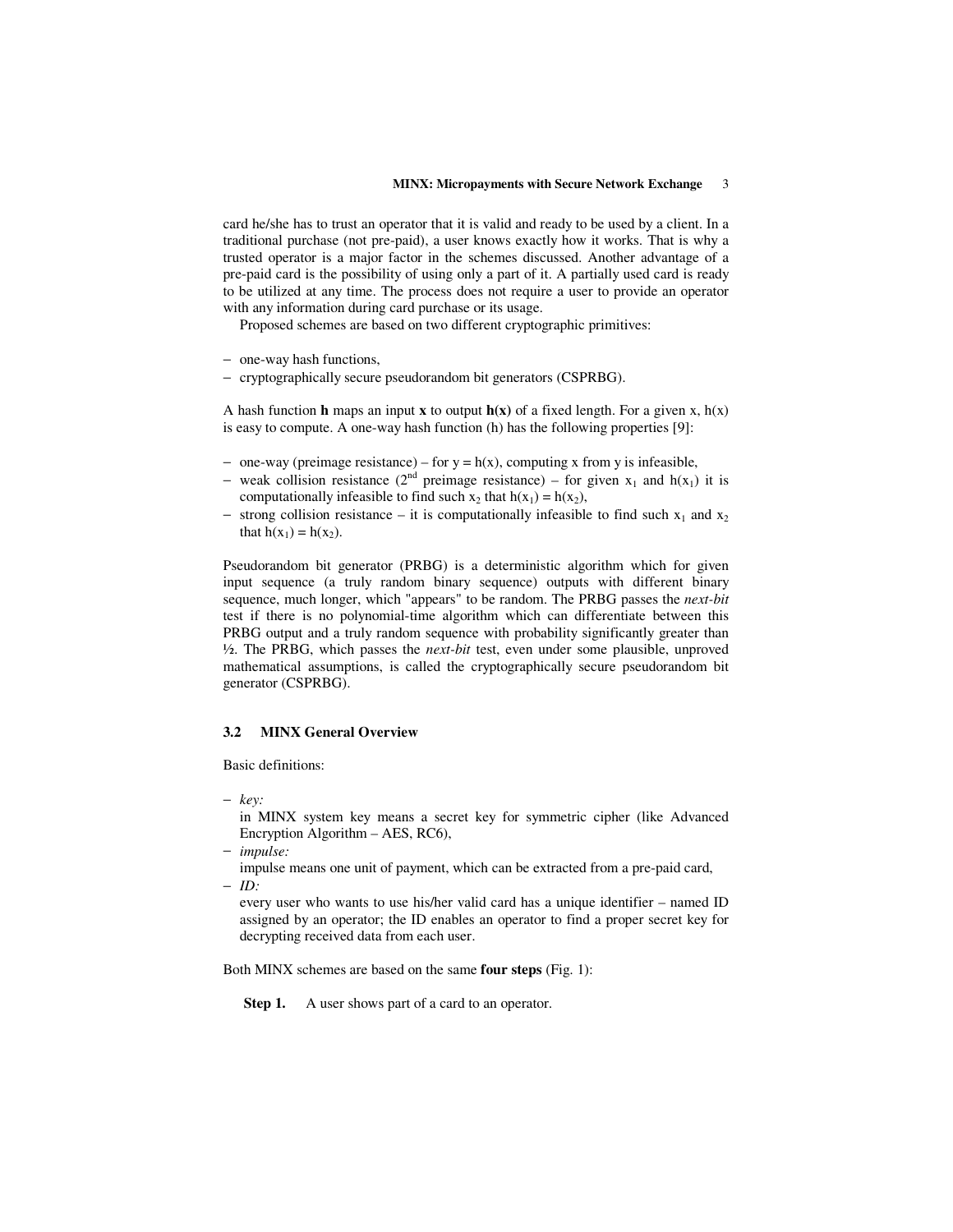- **Step 2.** The operator sends a confirmation and an assigned ID to the user; at the same time the operator computes a current key.
- **Step 3.** The user computes the current key and an impulse, encrypts it with a requested data and sends it to the operator.
- **Step 4.** The operator validates it and sends a response back to the user.

After the completion of step 4, it is possible to establish a secure communication between a user and an operator – a key (shared between a client and an operator) **is destined to be used as a session key in all secure exchanges between the parties until a new key gets established.** The last two steps are repeated until a user wants to use a service provided by an operator (with a set fee) or his/her virtual pre-paid card is not used up.



**Fig. 1.** MINX – four basic steps

### **3.3 Scheme Based on One-Way Hash Functions**

A client buys a pre-paid card, which consists of 4 elements:

- − secret initialization value (seed) **x**,
- − card's value,
- − number of impulses **z**,
- − function for generating impulses **h**.

A card with the above parameters has to be delivered secretly and should be authorized by an operator. We do not specify a way of buying a card. This topic is not included in this paper's scope and can be realized by a macropayment system or a physical purchase.

When a user wants to use a pre-paid card, he/she sends the following values to an operator:

− value of the card,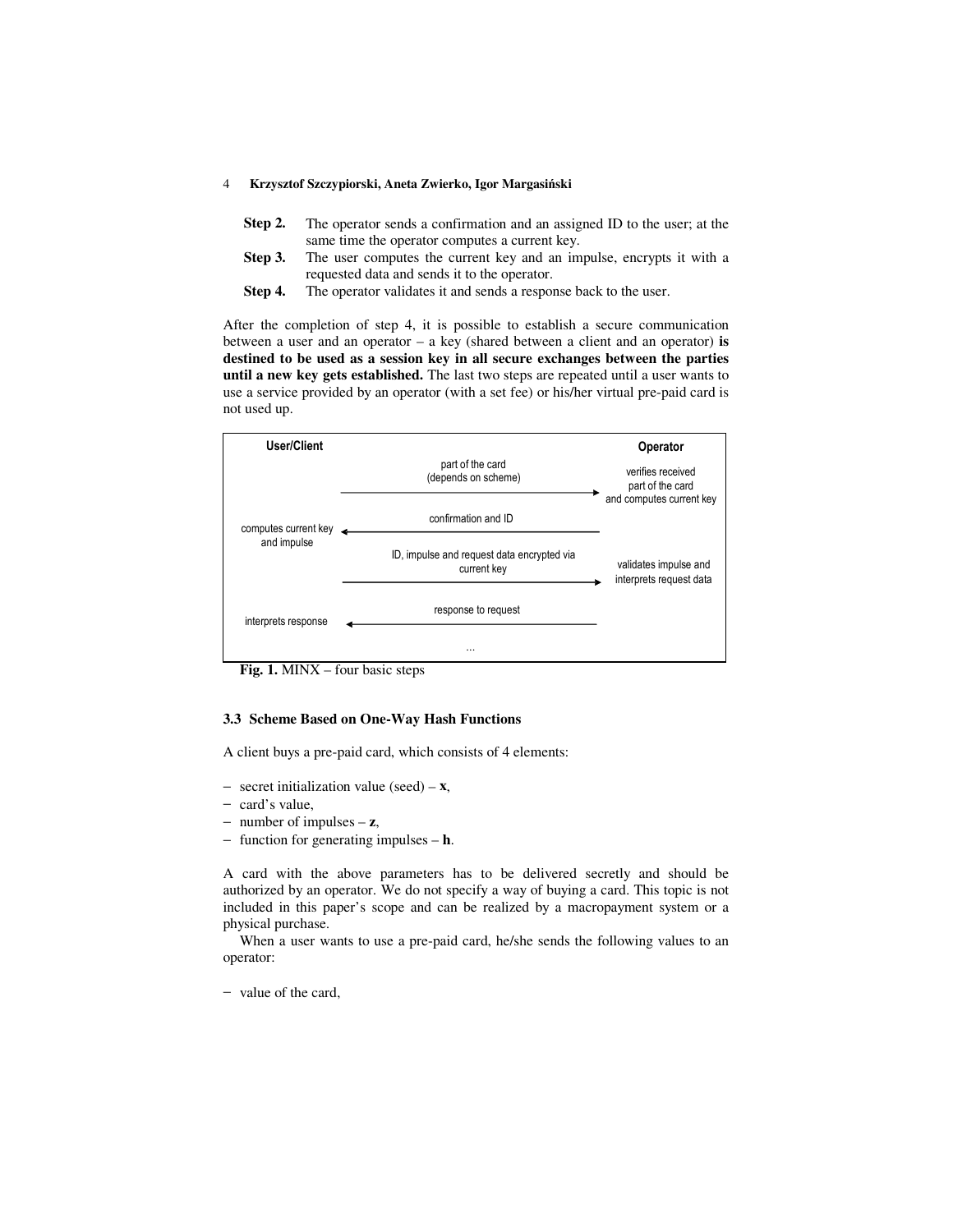− number of impulses,

 $- h<sup>z</sup>(x) -$  the z<sup>th</sup> hash of x value computed using h.

This initial step of communication can be kept secret. For example, a user can encrypt his/hers card with an operator's public key. The operator does not need to authorize this activity, because only when **x** is known to the user he/she can participate in the rest of the communication.

An operator, using  $h^2(x)$  and other values send by a user (step 1), can identify a pre-paid card in its own database and validate it. While using a contemporary secure hash function,  $h^{z}(x)$  is a unique identifier for each card. The length of  $h^{z}(x)$  should be from 160 bits (SHA-1 – Secure Hash Algorithm) up to 512 bits (SHA-512).

If a card is valid, an operator computes the first secret key  $h^{z-1}(x)$  and gives a user a unique identifier (ID), so the user's messages can be distinguished from other messages. At the same time the operator sends user confirmation and ID (step 2).

A user, after receiving a confirmation from his operator, also computes the first secret key:  $h^{z-1}(x)$  and the first impulse:  $h^{z-2}(x)$ . Next he/she encrypts the impulse and the information about service that he/she requested with a secret key and sends it along with a unique identifier to the operator (step 3). After decryption an operator can verify the impulse value by hashing it twice and checking if it equals to what is stored in the database  $(h^2(x))$ . Then, a user is provided with the requested service and data for this card is changed in the database. An operator computes a new key and changes the value of card from:  $h^{z}(x)$  to  $h^{z-2}(x)$  (step 4).

When an operator receives an impulse equal to x from a user, a card gets used up. An operator should hold it in its database:  $h^2(x)$ , x and value of the card to be able to validate incoming cards. Changing  $h^{z}(x)$  to  $h^{z-2}(x)$  (new values) enables an operator to hold current value/number of impulses in his database. A user does not have to send every impulse to an operator. A user can show an operator that he/she wants to use more impulses at this time to pay for more expensive services or to use the service for a longer time.

The impulses themselves, in this scheme, are random-looking. Based on the properties of a hash function, it is not possible to compute x from  $h^{2}(x)$ . The reason for the implementation of additional secret keys, connected to impulses, is to provide a user with confidentiality of services, that he/she requests without the need for public key cryptography or secret-key sharing schemes.

The advantages of this scheme include:

- − confidentiality of communication between a user and an operator,
- − possibility of using services with different values/prices with one card,
- − no need for TTP to compute impulses prior to card usage. A user does not have to request an authorization of a card.

The disadvantages include:

- − computation of impulses and keys, their validation is slower then in classical micropayments schemes,
- − an operator has to be trusted same as in the real world.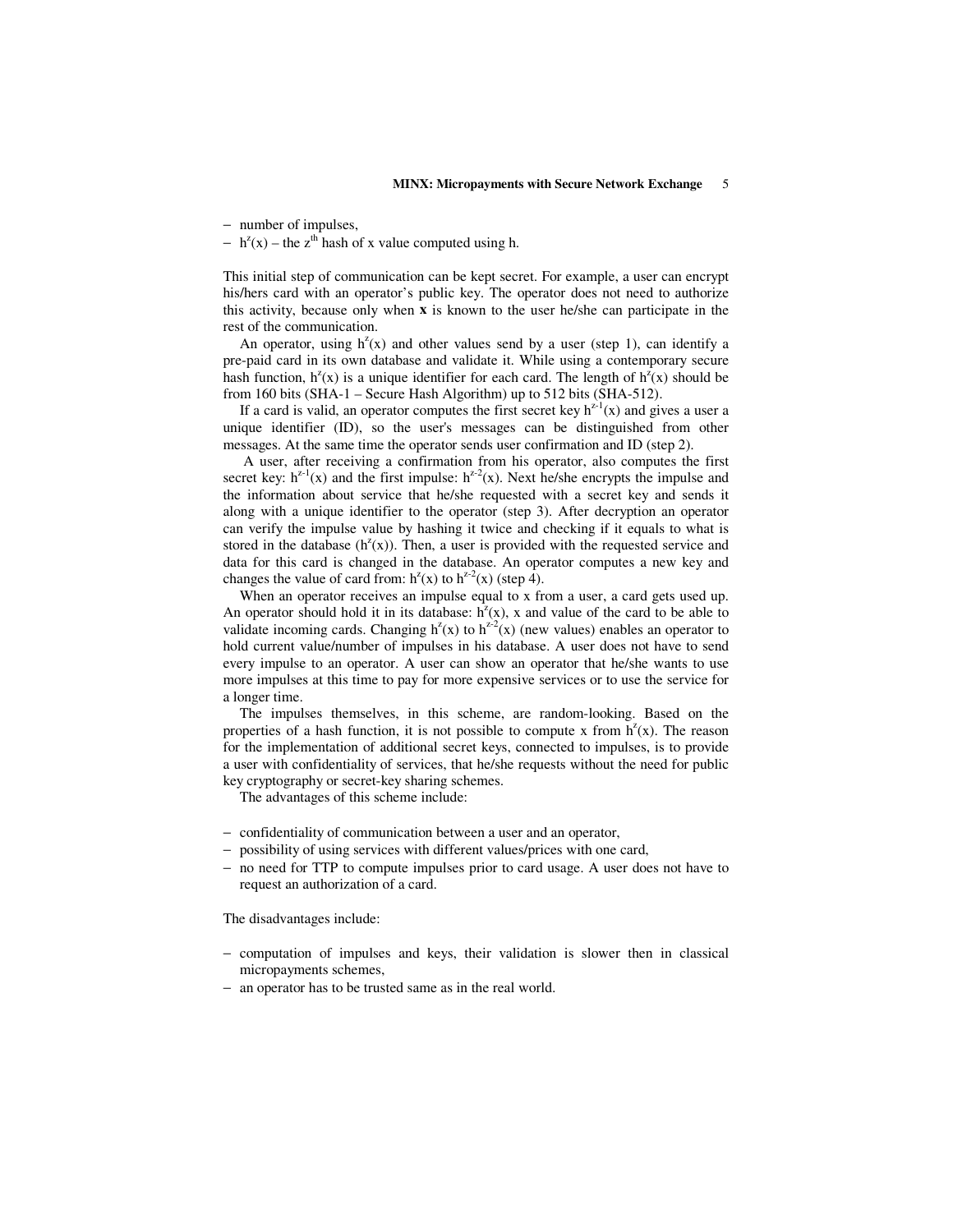### **3.4 Scheme Based on Pseudorandom Bit Generator**

This scheme is almost the same as the previous one. The only difference is that instead of the hash function, a client uses cryptographically secure pseudorandom number generator (CSPRBG). The CSPRBG is used for generating binary sequences in the manner described by Blum, Blum & Shub [9], which are treated as impulses or secret keys. The advantage of CSPRBG over hash function is that having  $x_n$  a user can compute  $x_{n-1}$  or  $x_{n+1}$  with the same amount of computation (if a user knows parameters of CSPRBG). If a user does not have these parameters the computation is very difficult (having  $x_n$ )  $x_{n+1}$  or  $x_{n+1}$ . This means that a generation and a verification of a key and an impulse take almost the same amount of time.

In this scheme a card is built of the following:

- secret seed **x**,
- − card's value,
- − number of impulses **z**,
- − secret parameters of CSPRBG.

A user shows an operator  $x<sub>z</sub>$  and hash of parameters of CSPRBG (step 1). The confidentiality of this operation can be based on an operator's public key.

The first key could be  $x_{z-1}$  and the first impulse  $x_{z-2}$ . An operator has only to compute  $x_2$  from  $x_{2-2}$  to verify the impulse (step 3). To check if a card is still valid and not used up an operator has to store x and z. The rest of the scheme is the same as in the previous one.

The advantages include:

- − the same number of operations to generate key/impulse every time and to verify them,
- − the same as in the previous scheme.

The disadvantages are:

- − generating proper parameters of CSPRBG is quite complex,
- − computation CSPRBG values is not very fast, and poses almost the same problems as public-key cryptosystems.

# **4 Sample Applications**

There are at least two versions of potential MINX applications. The first one is based on an independent cryptosystem at the application layer where micropayments are provided. Keys placed on pre-paid cards are utilized to provide confidentiality for clients' requests or operators' responses including security of the content during the paying process.

It is also possible to use keys from pre-paid cards directly in existing, well known security protocols like SSL/TLS (Secure Sockets Layer/Transport Layer Security –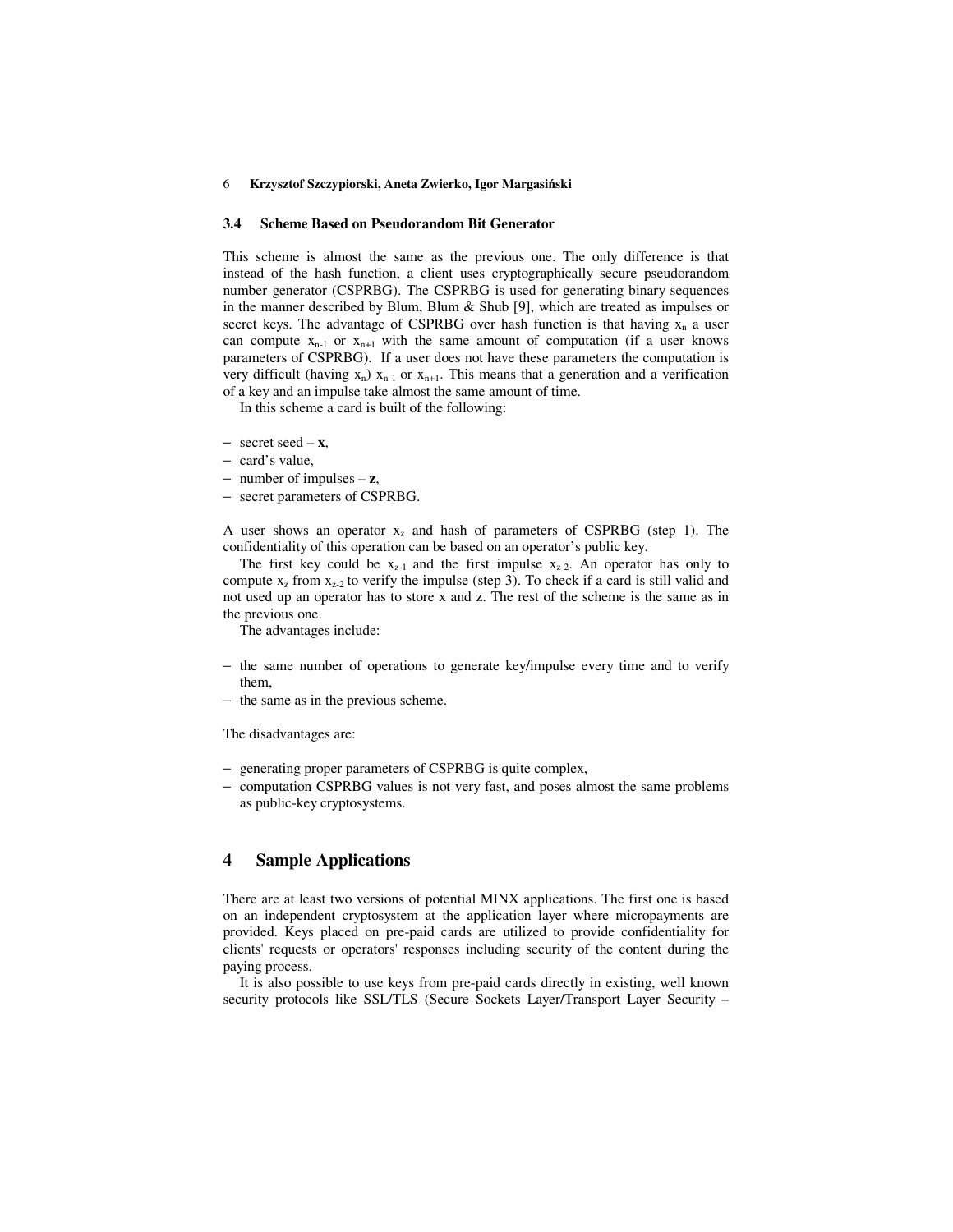[4]). In this case (i.e. SSL/TLS), the adequate session key (SSL/TLS MasterKey) is extracted from a pre-paid card and is utilized to provide transaction security according to admitted context (for example duration or data volume).

## **5 Conclusions**

The micropayments systems known from the e-commerce literature do not support confidentiality. Both original schemes presented in this article (the first one based on one-way hash functions, the second one based on cryptographically secure pseudorandom bit generators) are integrated with cryptographic key distribution. This approach creates very attractive telecommunication environment that provides the possibility of payment for access to resources without compromising users' privacy. The usage of keys placed in pre-paid cards reduces costs of key management system implementation and simplifies clients' software/hardware. Besides confidentiality, the main advantages of the proposed schemes are: a possibility of using services with different values/prices with one card and the absence of TTP.

### **References**

- 1. Boly, J-P., Bosselaers, A., Cramer, R., Michelsen, R., Mjølsnes, S., Muller, F., Pedersen, T., Pfitzmann, B., de Rooij, P., Schoenmakers, B., Schunter, M., Halle, L., Waidner, M.: The ESPRIT Project CAFE. ESORICS 94, Springer-Verlag LNCS Vol. 875 (1994) 217- 230
- 2. Dai, X., Grundy, J.: Architecture of a Micro-payment System for Thinclient Web Applications. Proceedings of the 2002 International Conference on Internet Computing  $(2002)$
- 3. Dai, X., Grundy, J., Lo, B.: Comparing and Contrasting Micro-payment Models for Ecommerce Systems. International Conferences of Info-tech and Info-net (ICII) (2001)
- 4. Dierks T., Allen C.: The TLS Protocol Version 1.0. IETF RFC 2246 (1999)
- 5. Ellis, C.: Evaluation of Micropayment Schemes. Tech Report HPL-97-14 (1997)
- 6. Hauser, R., Steiner, M., Waidner, M.: Micro-Payments based on *i*KP. Research Report 2791 (# 89269), IBM Research (1996)
- 7. Jakobsson, M., Hubaux, J-P., Buttyan, L.: A Micro-Payment Scheme Encouraging Collaboration in Multi-Hop Cellular Networks. Financial Cryptography'03 (2003)
- 8. Jarecki, S., Odłyżko, A.: An Efficient Micropayment System Based on Probabilistic Polling. Financial Cryptography '97, Springer-Verlag LNCS Vol. 1318 (1998) 173-191
- 9. Menezes, A., van Oorschot, P., Vanstone, S.: Handbook of Applied Cryptography. CRC Press, Inc. (1997)
- 10. Micali, S., Rivest, R.: Micropayments Revisited. CT-RSA 2002, Springer-Verlag LNCS Vol. 2271 (2002) 149-163
- 11. Pedersen, T.: Electronic Payments of Small Amounts. Technical Report IDAMI PB-495 (1995)
- 12. Rivest, R.: Electronic Lottery Tickets as Micropayments. Financial Cryptography '97, Springer-Verlag LNCS Vol. 1318 (1998) 307-314